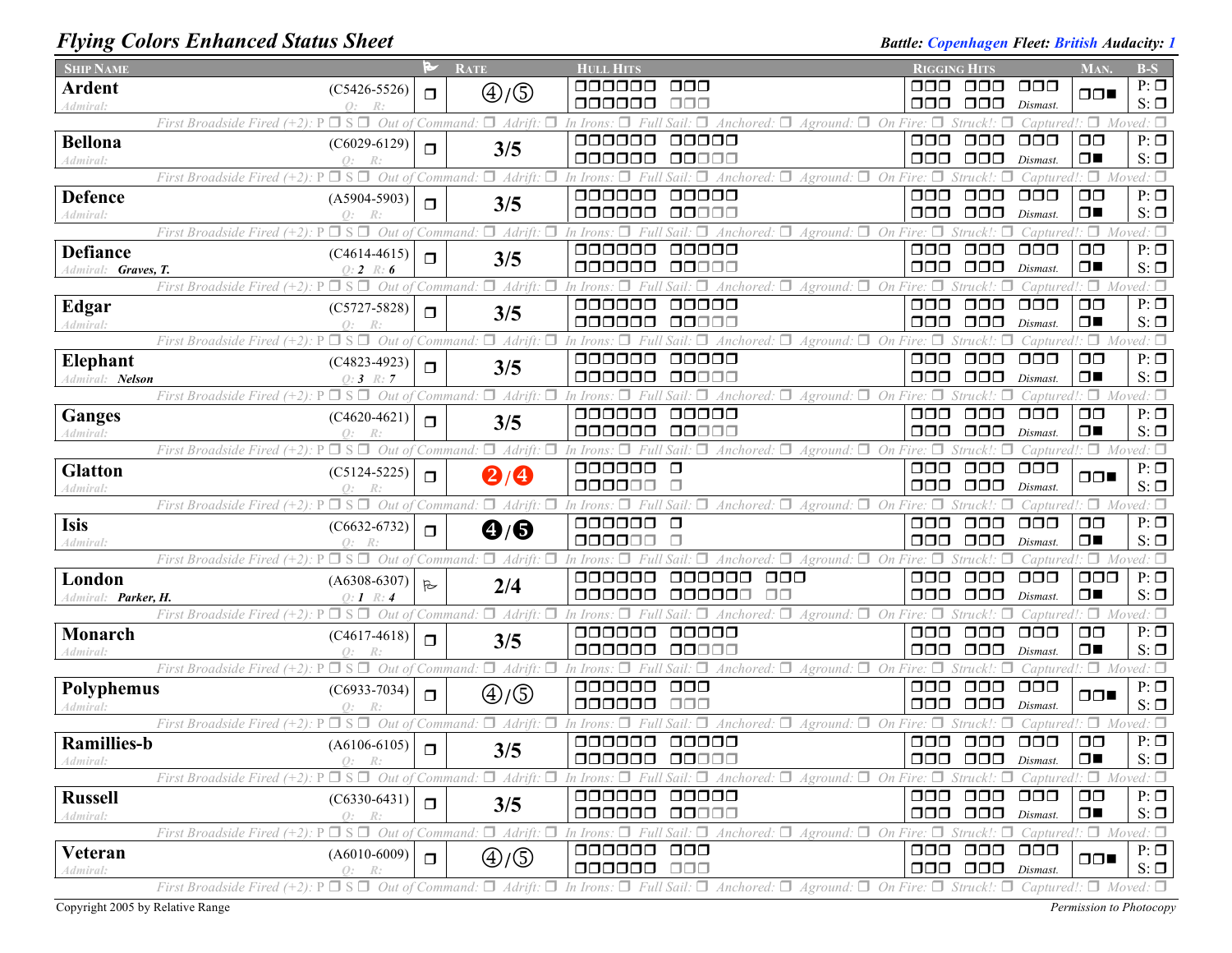## *Flying Colors Enhanced Status Sheet* **Battle:** *Copenhagen Fleet: Danish Audacity:* 0

| <b>SHIP NAME</b>               |                                                                                   |              | <b>RATE</b>                                                         | <b>HULL HITS</b>                                                                      | <b>RIGGING HITS</b>               |                                       |                           | MAN.                            | $B-S$                  |
|--------------------------------|-----------------------------------------------------------------------------------|--------------|---------------------------------------------------------------------|---------------------------------------------------------------------------------------|-----------------------------------|---------------------------------------|---------------------------|---------------------------------|------------------------|
| <b>Charlotte Amalie</b>        | (Direction 4, B3622)                                                              | $\Box$       | $\mathbf{G}/\mathbf{G}$                                             | 0000                                                                                  | ⊓⊓⊓                               | □□□                                   | $\Box$ $\Box$             |                                 | $P: \Box$              |
| Admiral:                       | $\Omega$ :                                                                        |              |                                                                     | $\Box\Box\Box\Box$                                                                    | 000                               | 000                                   | Dismast.                  |                                 | $S: \Box$              |
|                                | $\Box$ S $\Box$<br>Out of Command:<br>First Broadside Fired $(+2)$ : P            |              | $\Box$ Adrift:                                                      | In Irons<br>п.<br>Sail: $\Box$ Anchored: $\Box$<br>Aground:<br>On                     |                                   |                                       | Captured                  | п.                              | Moved: $\Box$          |
| <b>Danmark</b>                 | $(B2319-2319)$                                                                    | $\Box$       | 3/5                                                                 | 000000<br>00000<br>000000<br>00000                                                    | $\Box$ $\Box$<br>$\Box \Box \Box$ | $\Box$ $\Box$<br>$\Box$ $\Box$ $\Box$ | $\Box$ $\Box$ $\Box$      | $\Box$ $\Box$<br>$\Box$         | $P: \Box$<br>$S: \Box$ |
| Admiral:                       | $Q$ :<br>$\Box$ S $\Box$ Out of<br>First Broadside Fired $(+2)$ : P               |              | $\Box$ Adrift:<br>Command.                                          | Anchored: $\Box$ Aground: $\Box$ On<br>n Irons<br>Sail:                               | п                                 |                                       | Dismast<br>Captured       |                                 | $\Box$ Moved: $\Box$   |
| Dannebrog                      | $(B3929-3930)$                                                                    |              |                                                                     | 000000<br>$\Box$ Box                                                                  | $\Box \Box \Box$                  | $\Box$ $\Box$                         | $\Box$ $\Box$             | $\Box$ $\Box$                   | $P: \Box$              |
| Admiral: Fischer               | $0:2 \; R:4$                                                                      | $\mathbb{R}$ | ③/⑤                                                                 | 000000<br>$\Box$ $\Box$                                                               | 000                               | $\Box$ $\Box$                         | Dismast.                  | $\Box$                          | $S: \Box$              |
|                                | $\Box$ S $\Box$ Out of<br>First Broadside Fired $(+2)$ : P                        |              | $\Box$ Adrift:<br>Command:                                          | $A$ ground: $\Box$ On Fire:<br>Sail: $\Box$ Anchored: $\Box$                          |                                   |                                       | Captured                  | п.                              | Moved: $\Box$          |
| <b>Elefanten</b>               | $(B2709-2710)$                                                                    |              |                                                                     | $\Box\Box\Box\Box$<br>000000                                                          | $\Box \Box \Box$                  | $\Box \Box \Box$                      | $\Box$ $\Box$             | $\Box$                          | $P: \Box$              |
| Admiral:                       | $\Omega$ :                                                                        | $\Box$       | 3/5                                                                 | 000000<br>000                                                                         | 000                               | $\Box$ $\Box$                         | Dismast                   | $\Box$                          | $S: \Box$              |
|                                | $\Box$ S $\Box$<br>Out of<br>First Broadside Fired $(+2)$ : P                     |              | $\Box$ Adrift:<br>Command                                           | $\Delta$ nchored: $\Box$<br>$\Box$ On Fire<br>Aground:                                |                                   |                                       | Captured                  | $\Box$                          |                        |
| <b>Holsten</b>                 | $(B3517-3516)$                                                                    | $\Box$       | 4/5                                                                 | 000000<br>$\Box$ $\Box$                                                               | $\Box \Box \Box$                  | 000                                   | $\Box$ $\Box$             | $\Box \Box$                     | $P: \Box$              |
| <i><u><b>Admiral</b></u></i> : |                                                                                   |              |                                                                     | 000000<br>$\Box$ $\Box$                                                               | $\Box$ $\Box$ $\Box$              | $\Box \Box \Box$                      | Dismast.                  |                                 | $S: \Box$              |
|                                | $\square$ s $\square$<br>Out of<br>First Broadside Fired $(+2)$ : P               |              | $\Box$ Adrift:<br>Command:                                          | Sail: $\Box$ Anchored: $\Box$ Aground: $\Box$ On Fire: $\Box$<br>л<br>In Irons        |                                   | Struck!<br>П                          |                           | Captured!: $\Box$ Moved: $\Box$ |                        |
| Indfodstretten                 | $(B3413 - 3414)$                                                                  | $\Box$       | $\textcircled{4}/\textcircled{5}$                                   | 000000<br>$\Box$ $\Box$<br>000000<br>$\Box$ Box                                       | $\Box \Box \Box$<br>OOO           | $\Box$ $\Box$<br>$\Box \Box \Box$     | $\Box$ $\Box$             | $\Box$ $\Box$<br>$\Box$         | $P: \Box$<br>$S: \Box$ |
| Admiral:                       | $\Omega$ :<br>$\Box$ S $\Box$ Out of<br>First Broadside Fired $(+2)$ : P          |              | $\Box$ Adrift:<br>Command:                                          | In Irons: $\Box$<br>Full Sail:<br>Anchored: $\Box$ Aground: $\Box$<br>$\Box$          | $On$ Fire $\Box$                  |                                       | Dismast                   | Captured!: $\Box$ Moved: $\Box$ |                        |
| <b>Iris</b>                    |                                                                                   |              |                                                                     | 000000                                                                                | $\Box$ $\Box$                     | $\Box$ $\Box$                         | $\Box$ $\Box$             |                                 | $P: \Box$              |
| Admiral:                       | (Direction 4, B2528)                                                              | $\Box$       | $\mathbf{\Theta}/\mathbf{\Theta}$                                   | 00000                                                                                 | $\Box \Box \Box$                  | $\Box \Box \Box$                      | Dismast.                  | ⊓∎                              | $S: \Box$              |
|                                | $\Box$ S $\Box$ Out of<br>First Broadside Fired $(+2)$ : P                        |              | Command: $\Box$ Adrift: $\Box$                                      | п.<br>Full Sail: $\Box$ Anchored: $\Box$ Aground: $\Box$ On Fire:<br>In Irons:        |                                   |                                       |                           | Captured!: $\Box$ Moved: $\Box$ |                        |
| <b>Jylland</b>                 | (Direction 4, C3904)                                                              | $\Box$       | $\bf \Theta/\bf \Theta$                                             | 000000<br>$\Box$                                                                      | $\Box$ $\Box$                     | $\Box$ $\Box$                         | $\Box$ $\Box$             | $\Box \Box$                     | $P: \Box$              |
| Admiral:                       |                                                                                   |              |                                                                     | 000000                                                                                | $\Box \Box \Box$                  | $\Box$ $\Box$                         | Dismast.                  |                                 | $S: \Box$              |
|                                | $\Box$ S $\Box$<br>Out of Command:<br>First Broadside Fired (+2): P               |              | $\Box$ Adrift:<br>□                                                 | Anchored: $\Box$<br>π.<br>On<br>In Irons.<br>Aground:                                 |                                   |                                       |                           | $\Box$                          | $Moved: \Box$          |
| <b>Mars</b>                    | $(B2411-2412)$                                                                    | $\Box$       | $\mathbf{6}/\mathbf{6}$                                             | 000000<br>$\Box \Box \Box$                                                            | ⊓⊓⊓                               | ooo                                   | OOO                       | $\Box \Box$                     | $P: \Box$              |
| Admiral:                       | Q:                                                                                |              |                                                                     | 000000<br>ПП                                                                          | OOO                               | □□□                                   | Dismast.                  |                                 | $S: \Box$              |
|                                | First Broadside Fired $(+2)$ : P                                                  |              | $\Box$ S $\Box$ <i>Out of Command:</i> $\Box$ <i>Adrift:</i> $\Box$ | Anchored: $\Box$ Aground: $\Box$ On Fire: $\Box$<br>п<br>In Irons:<br>000000          |                                   | Struck                                |                           | Captured!: $\Box$ Moved: $\Box$ |                        |
| Provestenen                    | $(C4110-4109)$<br>Q:                                                              | $\Box$       | $\mathbf{Q}/\mathbf{Q}$                                             | ooooo<br>000000<br>00000                                                              | 000<br>$\Box \Box \Box$           | $\Box$ $\Box$<br>$\Box$ $\Box$        | $\Box$ $\Box$<br>Dismast. | $\Box \Box$                     | $P: \Box$<br>$S: \Box$ |
| Admiral:                       | First Broadside Fired (+2): $P \Box S \Box$ Out of Command: $\Box$ Adrift: $\Box$ |              |                                                                     | Anchored: $\Box$ Aground: $\Box$ On Fire: $\Box$<br>In Irons:<br>Full Sail:<br>$\Box$ |                                   |                                       | Captured !                |                                 | $\Box$ Moved: $\Box$   |
| Sjaelland                      | $(B3724-3723)$                                                                    |              |                                                                     | 000000<br>ooooo                                                                       | ⊓⊓⊓                               | $\sqcap \sqcap \sqcap$                | $\Box$ $\Box$             | $\Box$ $\Box$                   | $P: \Box$              |
| Admiral:                       | $\bigcap$ :                                                                       | $\Box$       | 3/5                                                                 | 000000<br>00000                                                                       | 000                               | $\Box$ $\Box$                         | Dismast.                  | $\Box$                          | $S: \Box$              |
|                                | $\square$ S $\square$ Out of<br>First Broadside Fired $(+2)$ : P                  |              | $\Box$ Adrift:<br>Command:                                          | Anchored: $\Box$ Aground: $\Box$ On Fire: $\Box$<br>$Sail: \Box$                      |                                   |                                       | Captured                  | ۱⊡۰                             | Moved: $\Box$          |
| <b>Trekroner</b>               | $(B2223 - 2222)$                                                                  | $\Box$       | 3/5                                                                 | 000000<br>00000                                                                       | $\Box$ $\Box$                     | $\Box\Box\Box$                        | $\Box$ $\Box$ $\Box$      | $\Box$ $\Box$                   | $P: \Box$              |
| Admiral:                       |                                                                                   |              |                                                                     | 000000<br>00000                                                                       | 000                               | $\Box$ $\Box$                         | Dismast                   | $\Box$                          | $S: \Box$              |
|                                | First Broadside Fired $(+2)$ : $P \Box S \Box$ Out of                             |              | $\Box$ Adrift:<br>Command:                                          | Anchored: $\Box$ Aground: $\Box$ On<br>п<br>n Irons<br>Sail                           | Fire:                             |                                       | Cantured                  | $\Box$                          | $Moved: \Box$          |
| Valkyrien                      | (Direction 4, C4006)                                                              | $\Box$       | ❸/❸                                                                 | 000000<br>$\Box$                                                                      | 000                               | 000                                   | $\Box$ $\Box$             | $\Box \Box$                     | $P: \Box$              |
| Admiral:                       | R:<br>$Q$ :                                                                       |              |                                                                     | 000000<br>П                                                                           | $\Box\Box\Box$                    | $\Box$ $\Box$                         | Dismast.                  |                                 | $S: \Box$              |

First Broadside Fired  $(+2)$ :  $P \Box S \Box$  Out of Command:  $\Box$  Adrift:  $\Box$  In Irons:  $\Box$  Full Sail:  $\Box$  Anchored:  $\Box$  Aground:  $\Box$  On Fire:  $\Box$  Struck!:  $\Box$  Captured!:  $\Box$  Moved:  $\Box$